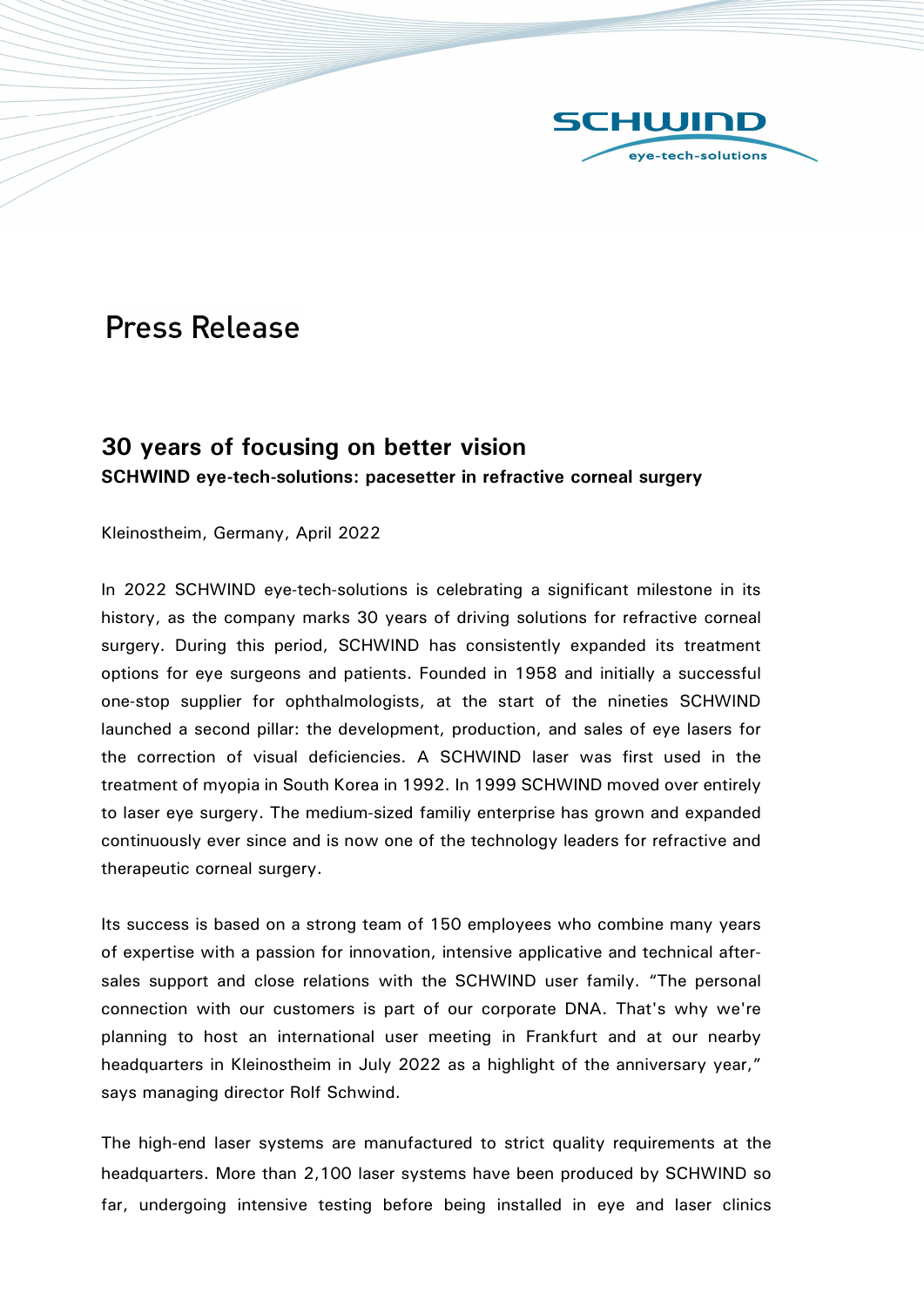

Page 2

worldwide. Whether Berlin or Bogota, Jakarta, London or Sydney, eye surgeons in over 100 countries treat their patients using SCHWIND technologies. They have access to a comprehensive and highly developed portfolio of treatments from which they can select the method most suitable for the individual patient. These include, amongst others, the touch-free surface treatment TransPRK/SmartSurf<sup>ACE</sup>, the intrastromal LASIK and SmartSight lenticule extraction for the correction of visual deficiencies as well as PresbyMAX for the treatment of presbyopia.

## A pioneer of refractive surgery

Since 1992 the SCHWIND name has stood for the very best engineering artistry with the aim of offering eye surgeons a comprehensive toolkit for safe, high-precision treatments – enabling their patients to enjoy a better quality of life. Among its pioneering achievements have been the introduction of a standardised passive eye tracker, the serial use of online pachymetry as a safety factor when measuring cornea thickness and the development of the corneal wavefront method, which allows even the smallest aberrations in the cornea to be detected and smoothed. With pulse rates of up to 1050 Hz, eye tracking in seven dimensions and further innovations, the SCHWIND AMARIS product family continues to be the leading excimer laser system in the worldwide market for refractive surgery. The latest success achieved by SCHWIND is the femtosecond laser SCHWIND ATOS, which expands the available platforms with modern technology and innovative safety concepts.